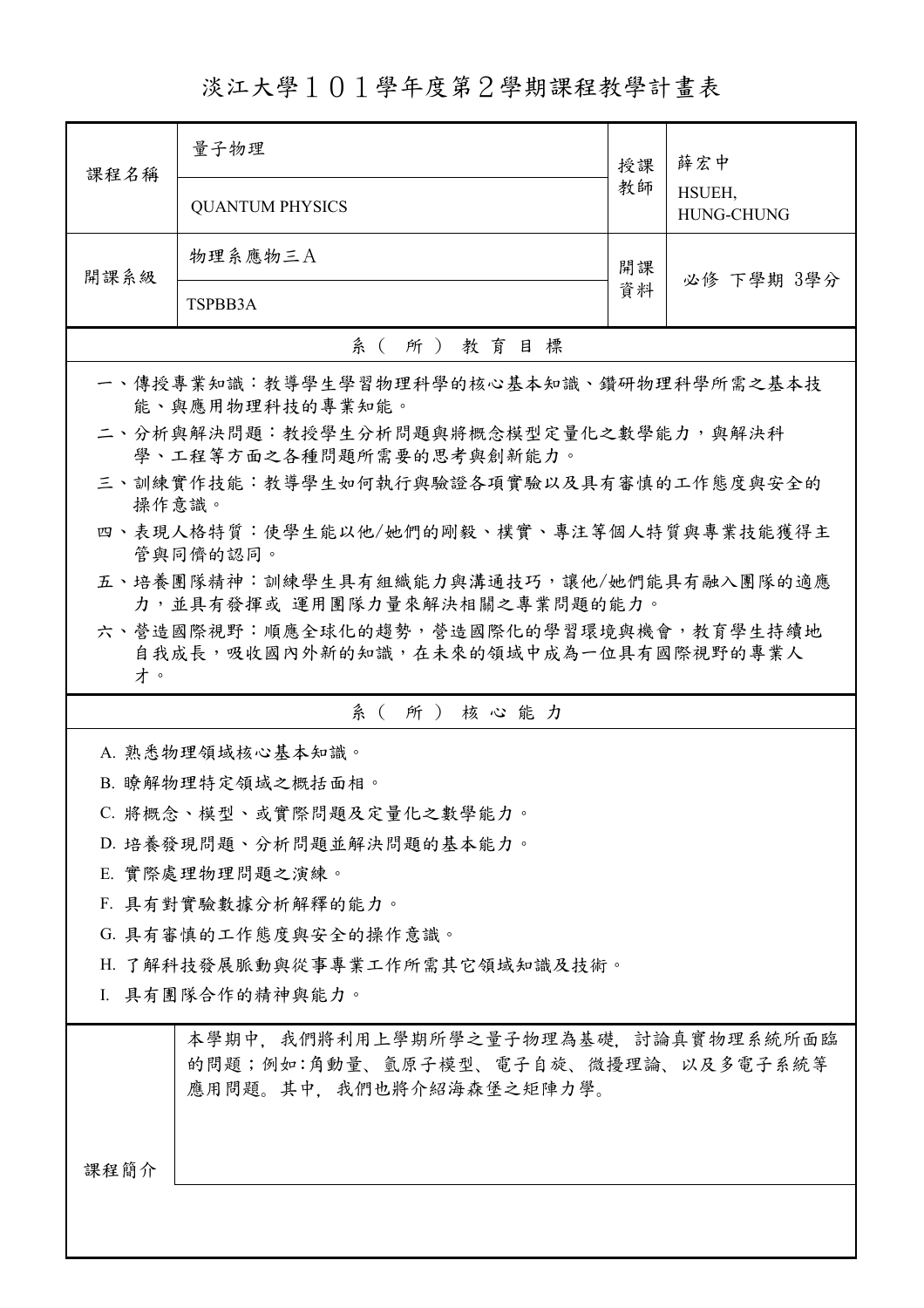|                                                                                                                                                                                                                                  | Based on the concept of quantum physics given in last semester, we will<br>aplly to the realistic systems in this semester. The topics inicude: angular<br>momentum, hydrogen-atom model, electronic spin, time-independent<br>perturbation theory, and many-electron systems. We will also discuss the<br>Heisenberg's matrix representation. |                                                                                                                                |                |                 |  |  |  |
|----------------------------------------------------------------------------------------------------------------------------------------------------------------------------------------------------------------------------------|------------------------------------------------------------------------------------------------------------------------------------------------------------------------------------------------------------------------------------------------------------------------------------------------------------------------------------------------|--------------------------------------------------------------------------------------------------------------------------------|----------------|-----------------|--|--|--|
|                                                                                                                                                                                                                                  | 本課程教學目標與目標層級、系(所)核心能力相關性                                                                                                                                                                                                                                                                                                                       |                                                                                                                                |                |                 |  |  |  |
| 一、目標層級(選填):<br>(一)「認知」(Cognitive 簡稱C)領域:Cl 記憶、C2 瞭解、C3 應用、C4 分析、<br>C5 評鑑、C6 創造<br>(二)「技能」(Psychomotor 簡稱P)領域:P1 模仿、P2 機械反應、P3 獨立操作、<br>P4 聯結操作、P5 自動化、P6 創作<br>(三)「情意」(Affective 簡稱A)領域:A1 接受、A2 反應、A3 重視、A4 組織、<br>A5 内化、A6 實踐 |                                                                                                                                                                                                                                                                                                                                                |                                                                                                                                |                |                 |  |  |  |
|                                                                                                                                                                                                                                  | 二、教學目標與「目標層級」、「系(所)核心能力」之相關性:<br>(一)請先將課程教學目標分別對應前述之「認知」、「技能」與「情意」的各目標層級,<br>惟單項教學目標僅能對應C、P、A其中一項。<br>(二)若對應「目標層級」有1~6之多項時,僅填列最高層級即可(例如:認知「目標層級」<br>對應為C3、C5、C6項時,只需填列C6即可,技能與情意目標層級亦同)。<br>(三)再依據所訂各項教學目標分別對應其「系(所)核心能力」。單項教學目標若對應<br>「系(所)核心能力」有多項時,則可填列多項「系(所)核心能力」。<br>(例如:「系(所)核心能力   可對應A、AD、BEF時,則均填列。)                                 |                                                                                                                                |                |                 |  |  |  |
| 序<br>號                                                                                                                                                                                                                           | 教學目標(中文)                                                                                                                                                                                                                                                                                                                                       | 教學目標(英文)                                                                                                                       | 目標層級           | 相關性<br>系(所)核心能力 |  |  |  |
| $\mathbf{1}$                                                                                                                                                                                                                     | 教導學生瞭解近代物理之基礎理<br>論、計算原理及應用。                                                                                                                                                                                                                                                                                                                   | Students will receive the<br>concept of the fundamental<br>theories, calculations and<br>applications of quantum<br>mechanics. | C <sub>3</sub> | <b>ABCE</b>     |  |  |  |
| 教學目標之教學方法與評量方法                                                                                                                                                                                                                   |                                                                                                                                                                                                                                                                                                                                                |                                                                                                                                |                |                 |  |  |  |
| 序<br>號                                                                                                                                                                                                                           | 教學目標                                                                                                                                                                                                                                                                                                                                           | 教學方法                                                                                                                           |                | 評量方法            |  |  |  |
| 1                                                                                                                                                                                                                                | 教導學生瞭解近代物理之基礎理<br>論、計算原理及應用。                                                                                                                                                                                                                                                                                                                   | 講述、討論                                                                                                                          |                | 紙筆測驗、上課表現       |  |  |  |
|                                                                                                                                                                                                                                  |                                                                                                                                                                                                                                                                                                                                                |                                                                                                                                |                |                 |  |  |  |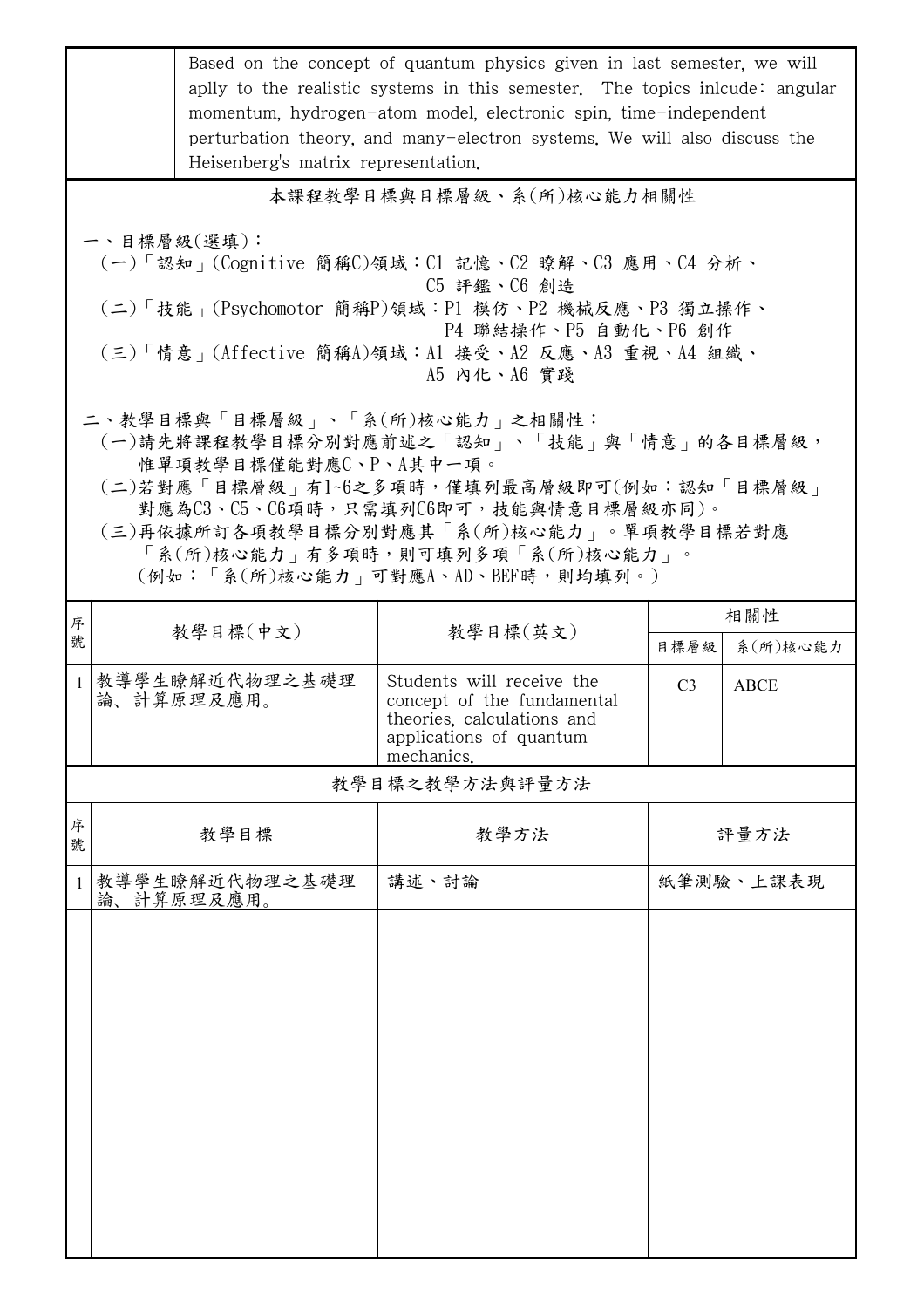| 本課程之設計與教學已融入本校校級基本素養 |                            |                                     |                                                |    |
|----------------------|----------------------------|-------------------------------------|------------------------------------------------|----|
| 淡江大學校級基本素養           |                            |                                     | 內涵說明                                           |    |
|                      | 全球視野                       |                                     |                                                |    |
|                      | 洞悉未來                       |                                     |                                                |    |
|                      | 資訊運用                       |                                     |                                                |    |
| 品德倫理                 |                            |                                     |                                                |    |
| 獨立思考                 |                            |                                     |                                                |    |
|                      | 樂活健康                       |                                     |                                                |    |
|                      | 團隊合作                       |                                     |                                                |    |
|                      | 美學涵養                       |                                     |                                                |    |
|                      |                            |                                     | 授課進度表                                          |    |
| 週<br>次               | 日期起訖                       |                                     | 內 容 (Subject/Topics)                           | 備註 |
| 1                    | $102/02/18$ ~<br>102/02/24 | and operator method                 | Review of Schrodinger eugation in 1-D sysytems |    |
| $\overline{2}$       | $102/02/25$ ~<br>102/03/03 | Time dependence of operators        |                                                |    |
| 3                    | $102/03/04$ ~<br>102/03/10 | Angular moment I                    |                                                |    |
| 4                    | $102/03/11$ ~<br>102/03/17 | Angular moment II                   |                                                |    |
| 5                    | $102/03/18$ ~<br>102/03/24 | Schrodinger equation in 3-D systems |                                                |    |
| 6                    | $102/03/25$ ~<br>102/03/31 | Hydrogenlike atom I                 |                                                |    |
| 7                    | $102/04/01$ ~<br>102/04/07 | Hydrogenlike atom II                |                                                |    |
| 8                    | $102/04/08$ ~<br>102/04/14 | Matrix representation I             |                                                |    |
| 9                    | $102/04/15$ ~<br>102/04/21 | Matrix representation II            |                                                |    |
| 10                   | $102/04/22$ ~<br>102/04/28 | 期中考試週                               |                                                |    |
| 11                   | $102/04/29$ ~<br>102/05/05 | Spin I                              |                                                |    |
| 12                   | $102/05/06$ ~<br>102/05/12 | Spin II                             |                                                |    |
|                      |                            |                                     |                                                |    |